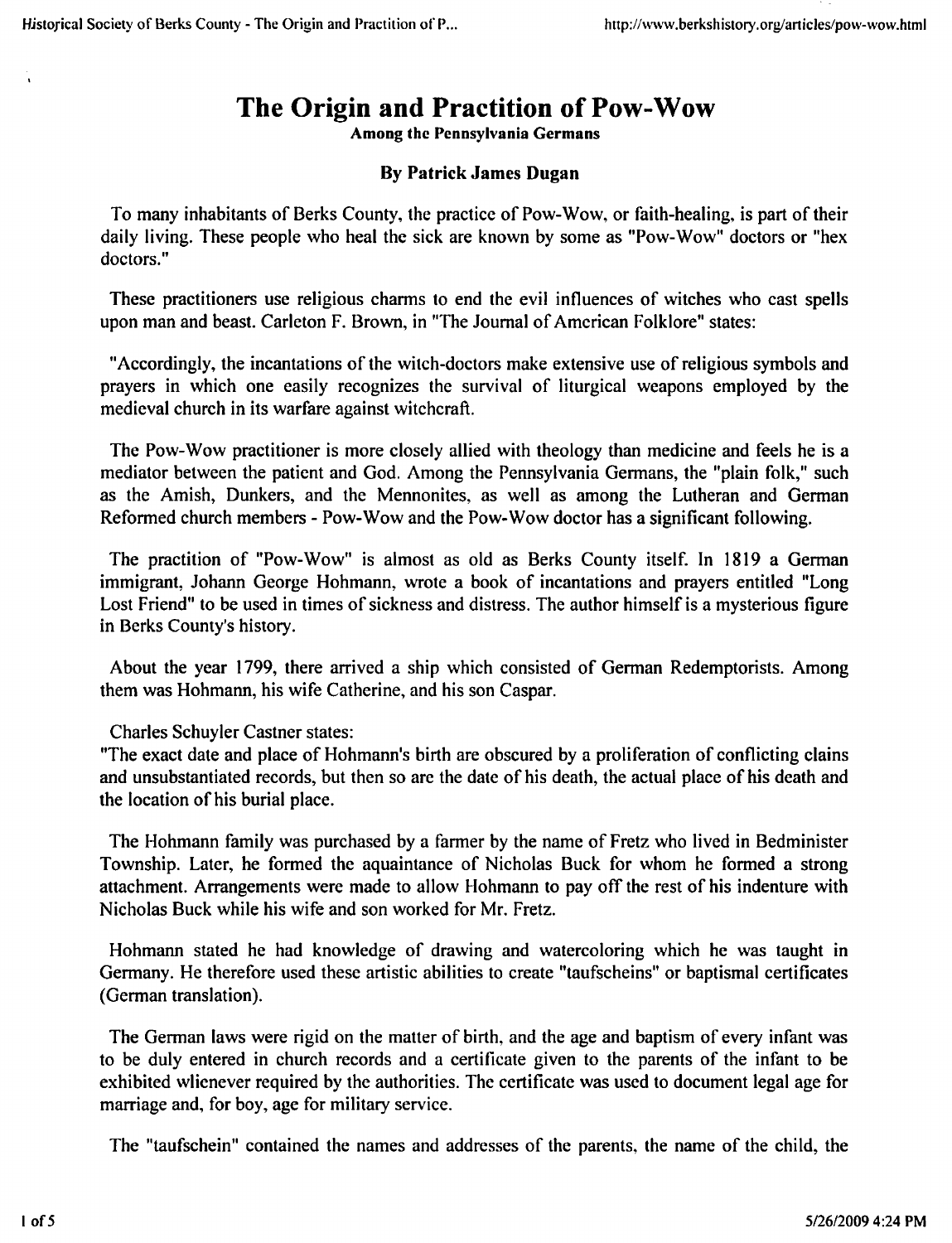sponsor and the officiating clergyman, as well as the dates of the birth and baptism. This custom continues even to this day.

Hohmann's success in selling these certificates was so great that after ten months he was able to purchase his freedom as well as the freedom of his wife and son. His business became so extensive that an outline of one of his designs was commercially printed in Allentown and he would then save time by water-coloring it.

After about sixteen years of creating baptismal papers, Hohmann was able to purchase a home and several acres of farmland near Reading. During the period between 1815 and 1820, when Hohmann sold his certificates to the people of Berks County, he saw everyday life of the people of the community. It was in 1819 that he wrote his book, "Long Lost Friend," containing prayers and medicinal recipes for home and barnyard use.

Most historians cannot explain why Hohmann wrote his book. If he did practice Pow-Wow, it would have been considered a poor source of income. Carleton F. Brown maintains that Hohmann was no quack who would enrich himself upon the superstitions of the unenlightened. Hohmann believed in the charms or he would not have written the book. It cannot be forgotten that he had been born and raised in Germany and was educated in the customs and superstitions of the German people.

Why Hohmann used the word "Pow-Wow" is not known. The name might have been in use at the time to refer to religious ceremonies of the local Indians or the name could have had a distinct meaning to the author. "Long Lost Friend" opens with an unusual claim:

"Whoever carries this book with him, is safe from all his enemies, visible or invisible; and whoever has this book with him, cannot die without the holy corpse of Jesus Christ, nor be drowned in any water, burn up in any fire, nor can any unjust sentence be passed upon him. So Help Me.

"Long Lost Friend" does not claim any powers for casting spells or putting the Hex on someone. It contains prayers against evil and recipes for illness. Many of Hohmann's ideas are taken from the Bible.

In the preface, Hohmann states the Bible verse which he considers the basis for the practition of Pow-Wow:

"Call upon me in the day of trouble: I will deliver thee, and thou shalt glorify me." Psalm/50/15.

Hohmann makes other remarks in his preface:

"I say: any and every man who knowingly neglects using this book in saving the eye or the leg, or any other limb of his fellow-man, is guilty of the loss of such limb, and thus commits sin, by which he may forfeit to himself all hope of salvation ... If men were not allowed to use sympathetic words, nor the name of the MOST HIGH, it certainly would not have been revealed to them, and what is more, the Lord would not help where they are made use of. God can in no manner be forced to intercede where it is not his divine pleasure . . . Woe unto those who misconstrue these things at the moment of danger, or who follow the advice of any preacher who might teach them not to mind what the Lord says in the Fiftieth Psalm.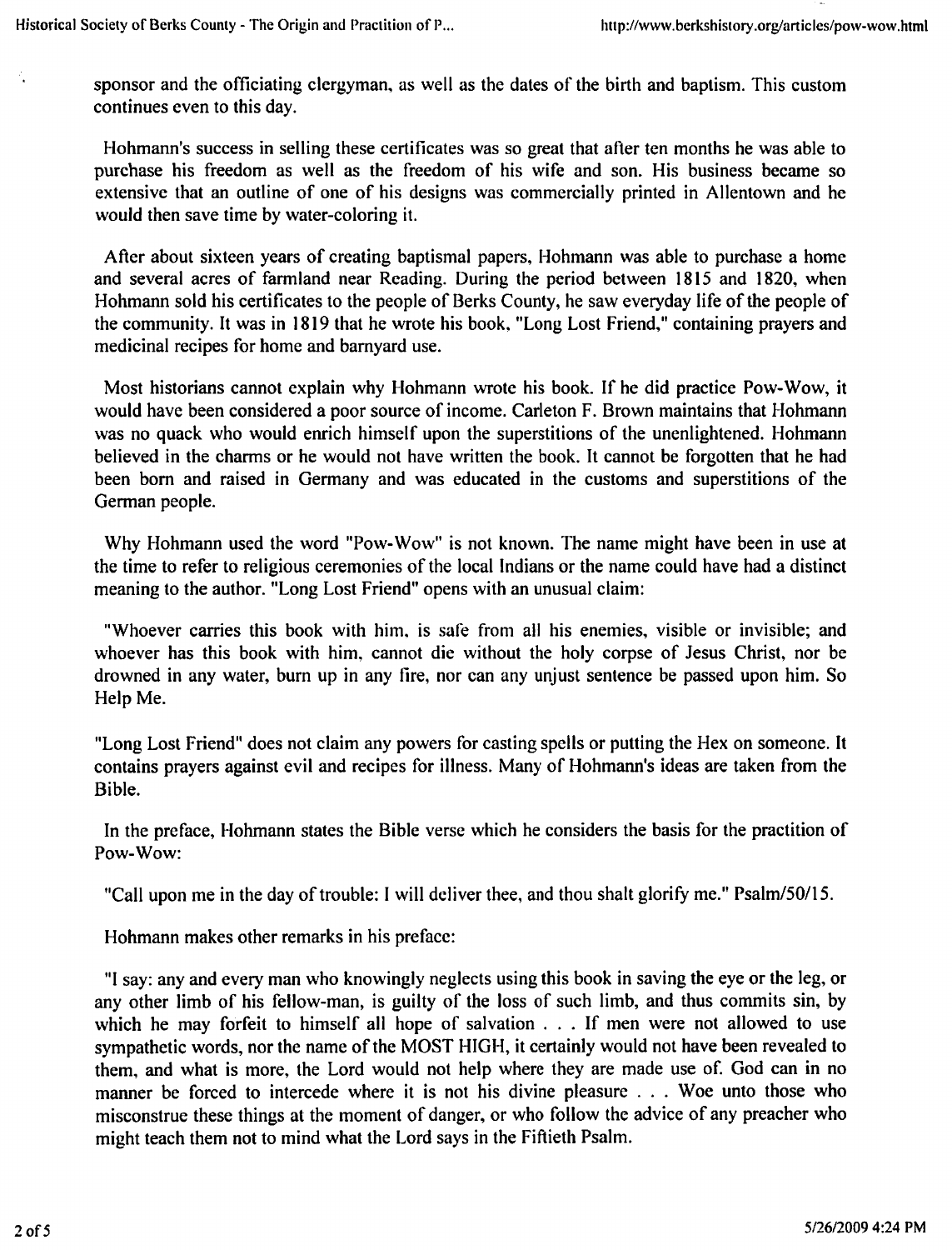The following prayers and remedies are among many which are found in "Long, Lost Friend:"

A GOOD REMEDY FOR THOSE WHO CANNOT KEEP THEIR WATER - Burn a hog's bladder to powder and take it inwardly.

A GOOD REMEDY TO STOP BLEEDING - This is the day on which the injury happened. Blood, thou must stop, until the Virgin Mary bring forth another son. Repeat these words three times.

TO EXTINGUISH FIRE WITHOUT WATER - Write these words on each side of a plate, and throw it into the fire and it will extinguish forthwith:

SATOR AREPO TENET OPERA ROTAS

## Albertus Magnus

Another source of prayers is from the "Book of Albertus Magnus."

Albertus Magnus (died 1280 A.D.) was a theologian and philosopher of the Middle Ages and was known for the practition of magic. Gypsy charms are to be found in "Long Lost Friend." Another source used by Pow-Wow specialists are "The Sixth and Seventh Books of Moses."

It is believed the "Sixth and Seventh Books of Moses" date back to the pre-Christian era even though the name of Jesus and the Twelve Apostles are to be found in these writings.

In the Pow-Wow Book Ammon Monroe Aurand states Moses learned magic while he lived in the house of the Pharaoh. 15 The Old Testament story of the Brazen Serpent, declares Aurand, is one proof that Moses learned magic from the Egyptians.

These books begin with an introduction:

"Instruction. These two books revealed by God, the Almighty, to his faithful servant Moses, on Mount Sinai, and in the manner they also came into the hands of Aaron, Caleb, Joshua, and finally to David and his son Solomon and their high priest Sadlock.

This book contains many magic seals and engravings which are understandable to those who practice Pow-Wow. One must become a Christian before using these books, or the incantations will be ineffective. At the end of these books is an additional section on the "Use and Efficacy of the Psalms," in which each Psalm is explained as well as the purposes for their use. The practitioner who makes use of these books must be very devout.

The Pow-Wow practitioner must be a person of common sense and respected and loved by all. Pow-Wow faith-healers do not practice professionally but have another occupation. This person must be at least 30 years old and believe in the Holy Bible. The Pow-Wow healer must have strong constitution. The reason for this is the healer receives the sickness of the patient in his or her own body and can be weakened by the sickness. There are certain ways a person can be ordained as practitioner of Pow-Wow.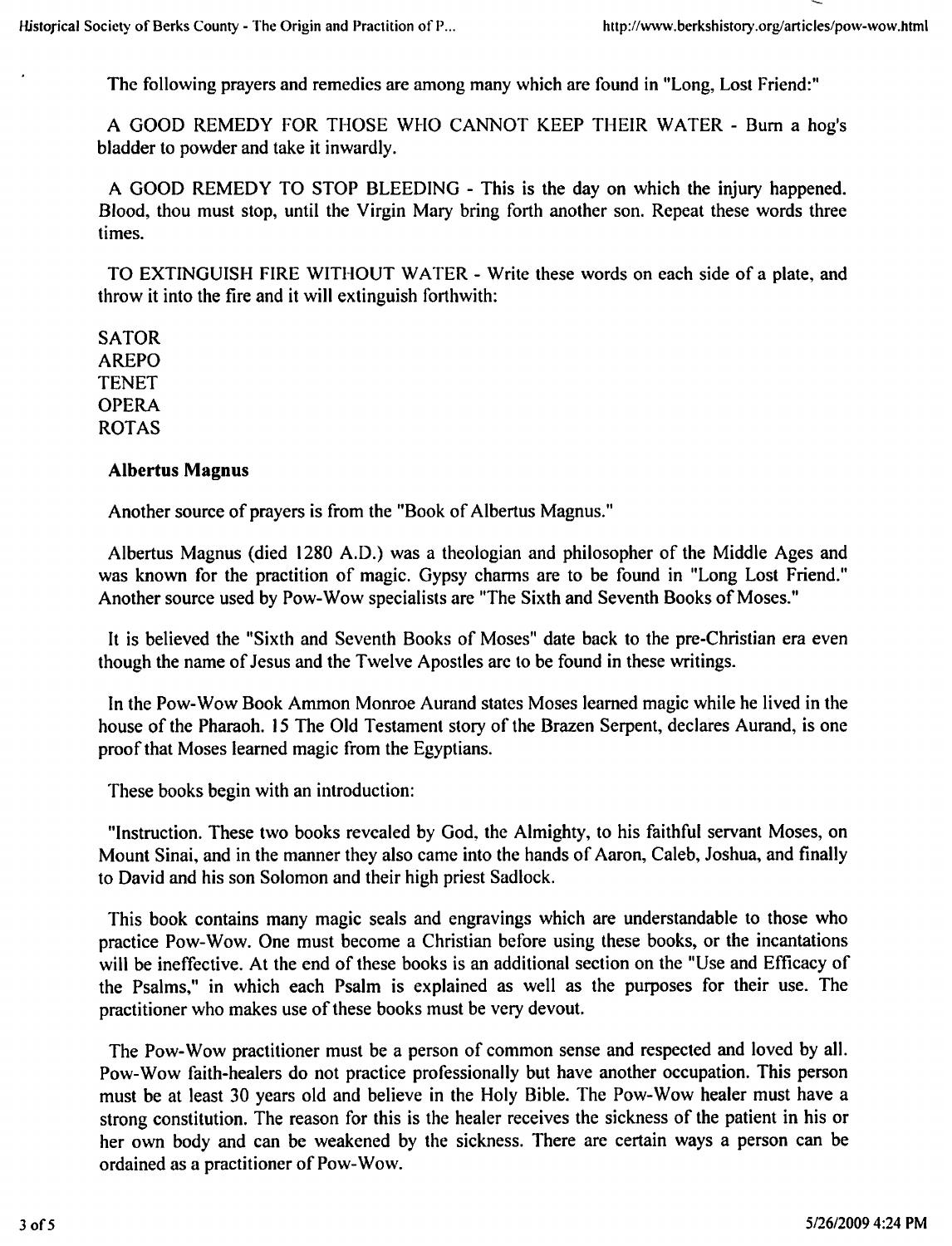$\ddot{\cdot}$ 

The original way to learn Pow-Wow is called "crossways." A man can teach a woman and vice versa. The possible explanation for this is just as a man and a woman are needed for procreation, the effectiveness of exchange in Pow-Wow results from man to woman. Those who break the rules by teaching a person of the same sex, will lose their powers and be as weak as any other mortal. However, there are ways to avoid this end.

A man may explain to a desk how to Pow-Wow while another man may be sitting there, and by coincidence, be writing a letter, listening to the explanation. Another example is if a woman tells a piano the practice of Pow-Wow, and listening nearby is another woman who learns simultaneously.

Practitioners may not ask a fee for services rendered. If they do, it is thought to destroy their effectiveness. A patient may give something of their own free will to the Pow-Wow person if they wish.

The practitioner may recite a portion of scripture and pray over the patient. Not all sickness requires medicine, but many illnesses are treated as if they did to keep the patient in the belief that they will be healed.

When a patient is too sick, the Pow-wow practitioner will come to the house. If the person is under treatment of a medical doctor, they will try not to let him know about the Pow-Wow healer. Some faith-healers are known for certain cures and are called in for specific problems. Faith in the healer is the reason why people are cured by "hex doctors."

The ill are told they must have faith in the Pow-Wow practitioner or they will not be healed. A prayer-like supplication with message is the rule in most healings. Various people are treated in special ways by the faith-healer.

When a baby is healed, the parents must respond to the scriptures and prayers. If a small child can comprehend what is happening, they may answer the prayers independently. Adults will repeat the words if they are healed and in many cases, repeat the prayers three times. The Pow-Wow doctor will use certain amulets or perform various rites in healing and exorcizing a patient.

Some Pow-Wow healers made amulets which are worn around the neck on string. They consist of a small muslin cloth bag which contains a German inscription written backwards or upside-down. They may contain words such as:

"Nazarenus lesus Rex" (Jesus of Nazareth, King of the Jews).

## Historian Ann Hark

In her article "Cure by Pow-Wow," historian Ann Hark claims some practitioners recite prayers very carefully while others will repeat certain verses by using words which are not to be found in "Long, Lost Friend."

Some cure sickness while others counteract hexes. There are Pow-Wow doctors who claim that faith alone is necessary while others claim the words alone will heal a patient. Some patients are not made well after one attempt to heal them by a faith healer. A healer may try six or more times to heal a patient before a cure occurs. If a cure does not occur after a certain amount of time, the Pow-Wow practitioner will stop treatment because the patient apparently lacks faith.